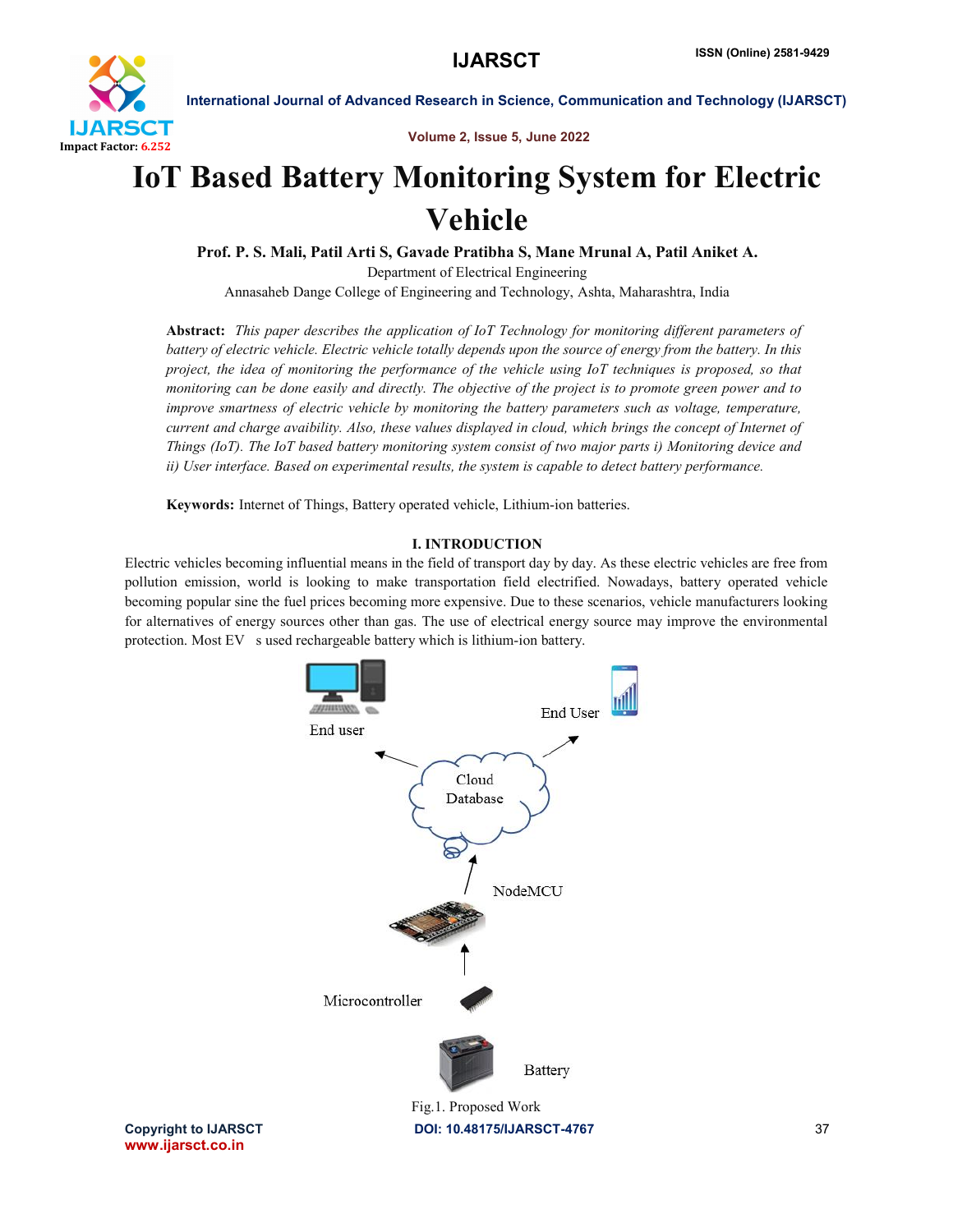

### Volume 2, Issue 5, June 2022

It is smaller to be compared with lead acid battery. Lithium-ion battery life cycle can be shortened by some reasons such as overcharging and deep discharge. On the other hand, EV usually has limited range of travelling due to battery size and body structure. Now, an important reason that limit the application of EV s is the safety of existing battery technology. According to the buyers of Electric vehicle, the main problem with EV's is the limited capacity of battery and charging infrastructures availability, which leads to a variety of concerns like drivers are afraid to drive a battery powered vehicle for far distances. These issues have importance comparatively cost of battery and vehicle. Even with development of new battery batteries for electric vehicles, various concerns can limit the use of electric vehicle. In recent days, great efforts have been made to study range reduction concerns by improvising SoC in automotive battery tracking systems with lowcost microcontrollers. This project represents an easy way to represents the range in the vehicles virtual dashboard. This paper proposes a solution that makes the EV smarter by display the parameter like battery voltage, temperature, remaining charge in the mobile phone. This require a lot of sensory data to be acquired and send to the cloud. This all-sensory data is analyzed at different levels. This project is to promote green power and to improve the smartness of battery powered vehicles. IoT utilizes internet connectivity beyond traditional applications, where diverse range of devices and everyday things can be connected via the internet, making the world is at the user s finger tips. Motivating by the stated problems, in this work, the design and development of a battery monitoring system for electric vehicle using IoT technology is proposed.

### 1.1 Measurement of Basic Parameters of Batteries

### Measurement of Voltage and Current

The voltage of the battery will not offer the charging voltage of the battery when it is charging in any way. The chargin g voltage does not have to be the same as the voltage recorded across the battery.A dead battery that isn't attached to an ything can have a voltage of around 12.5 volts.To measure the charging voltage, we'll need some circuitry, or we can us e any voltage detector module to measure thevoltage across the battery terminals.We could easily measure the voltage with the help of the Microcontroller Atmega328p and measure the output with a simple voltage divider network, by putting ng correct values of resistance, regulating it, and then using signal conditioning mechanism, which is nothing more than using an analogue to digital converter. We can measure the current produced by the battery by connecting it to a known value of load resistance. The circuit diagram for measuring the voltage of the battery is shown in the diagram below:





The Hall Effect Current Sensor Module, model ACS712, is used to measure current. The current flowing from the battery can be determined using the Hall Effect concept, which uses the voltage created when electric and magnetic fields cross. Again, we may provide to the Microcontroller and acquire the output in usable form by using the analogue to digital converter and properly managing the input voltage. If V0 is the ADC's output, we can compute the current delivered by the battery at that voltage and load using the current sensor's sensitivity. The ACS712's maximum current sensitivity is 185 mV/A, and the current is given by:

 $I = (V0 \t (2 Resolution Bits)/2) / 0.185$  Amperes (1)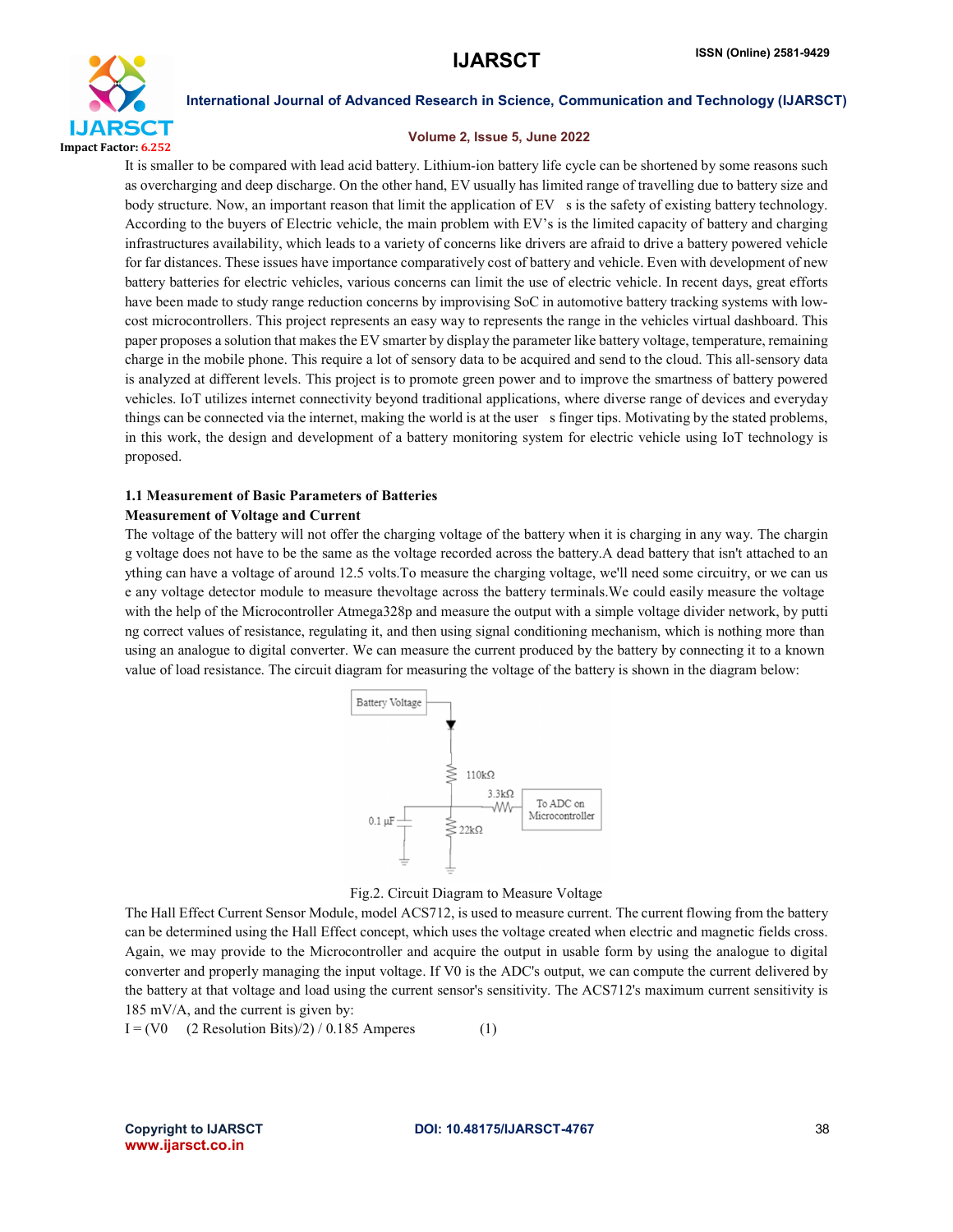

### Volume 2, Issue 5, June 2022



Fig.3.Current Sensor

### 1.2 Measurement of Temperature

The temperature of the battery is an important characteristic because it determines the battery's present status. If the battery is at room temperature, it has a resistance of 10 kilo ohms. This is connected is high; it is a clear sign of the battery's instability; it represents the battery's behaviour under abnormal circumstances. The thermistor will be used to measure the temperature. A thermistor is a device whose resistance changes as temperature changes. A negative temperature coefficient thermistor is employed in this experiment, which exhibits with series resistance in a voltage divider network, and the change in resistance is mapped with the change in voltage between the two resistance, which is equivalent to temperature.

This is fed into the Microcontroller's Analog to Digital converter, and the temperature of the battery is calculated using the Steinhart-Hart equation.

The Steinhart-Hart formula is as follows:

 $T$  (in K) = 1 / (A + B  $*$  ln (R) + C  $*$  [ln (R)]3). (2)

where A, B, and C are Steinhart's Coefficients, which vary depending on the type of thermistor employed, and R is the resistance of the thermistor. This temperature information is gathered and sent to the cloud.



Fig.4.Thermistor

### 1.3 Sending Data to Cloud

NodeMCU ESP8266 microcontroller with Wi-Fi module

NodeMCU is an open source IoT platform that uses the ESP8266 Wi-Fi SoC and the ESP-12 module for hardware. It refers to firmware rather than a development kit that gives users access to the ESP8266's GPIOs and is commonly utilised in IoT applications. It gives you access to the module's GPIO (General Purpose Input/Output), which can be either an input pin or an output pin, and whose behaviour can be modified while it's operating.



Fig. 5. GPIO notations of ESP8266

Some of the GPIO lines on the processor chip are used to interface with other SoC components, such as flash memory. There are around 11 GPIO pins left to be used for GPIO purposes. In order to communicate with a host PC from which compiled object code is downloaded, two pins of the 11 GPIO are usually designated for RX (receiver) and TX (transmitter). This module is charged, and data is sent from the host to the board via USB connection.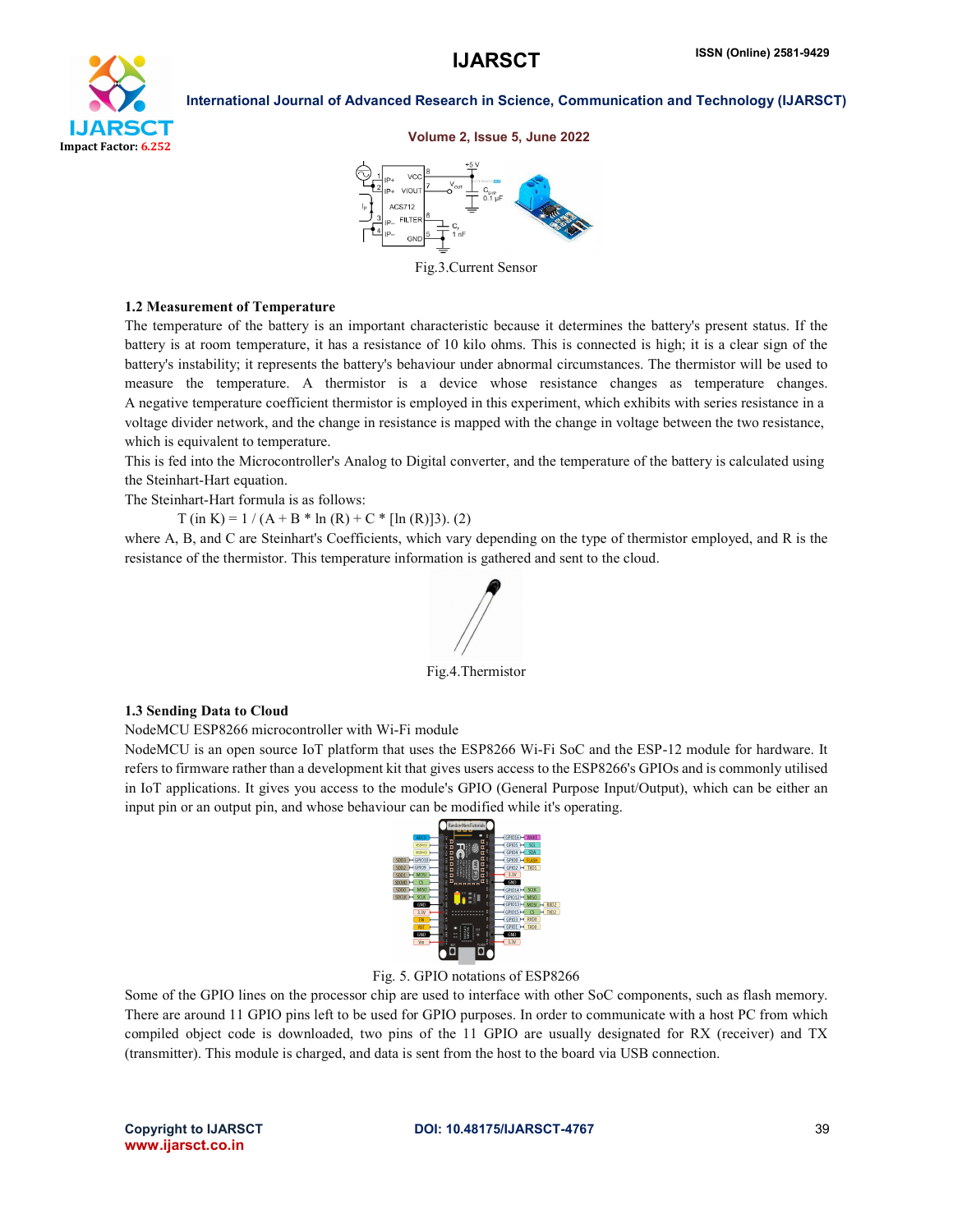

Volume 2, Issue 5, June 2022



Fig.6. NodeMCU ESP8266 microcontroller with Wi-Fi module

The Internet of Things is a rapidly evolving technology. When the battery monitoring system is integrated with IoT, we may access the data collected from the battery from anywhere using our mobile phone, or it can be saved in the cloud and retrieved at any time for analysis. A NodeMCU module is used to enable this feature, which collects data from the microcontroller and displays it on the Thingspeak platform. The Internet of Things (IoT) technology provides a simple but strong capability for working with many types of devices and exchanging data.IoT services are in charge of sending messages to clients who are linked to the IoT platform. ThingSpeak is an Internet of Things (IoT) platform that collects sensor data and develops IoT applications in the cloud. The ThingSpeak IoT platform includes apps that allow you to study and visualise data before taking action. The NodeMCU ESP8266 Wi-Fi module can be used to send sensor data to ThingSpeak.



Fig.7.Thingspeak login page

# Display Data on LCD

Interfacing of LCD with Microcontroller



Fig.8.Interfacing LCD Module With ATmega328p

The microcontroller's ports B and D are utilised to interface with the LCD module in Figure 6. In 4-bit mode, just the D4-D7 lines, as well as the RS, R/W, and E pins, are utilised. This allows us to preserve four pins on our controller, which we can put to better use. We only need to write on the LCD module at this point. As a result, the R/W pin can be grounded as indicated in Fig.6.The total number of pins can be lowered to 6 this manner. The data bytes are split into two 4 bits and sent in the form of a nibble in 4 Bit mode. Assigning logic states to the control pins RS and E allows data to be transmitted to an LCD. To ensure the proper operation of the c, a reset circuit, oscillator circuit, and power supply must be provided.

www.ijarsct.co.in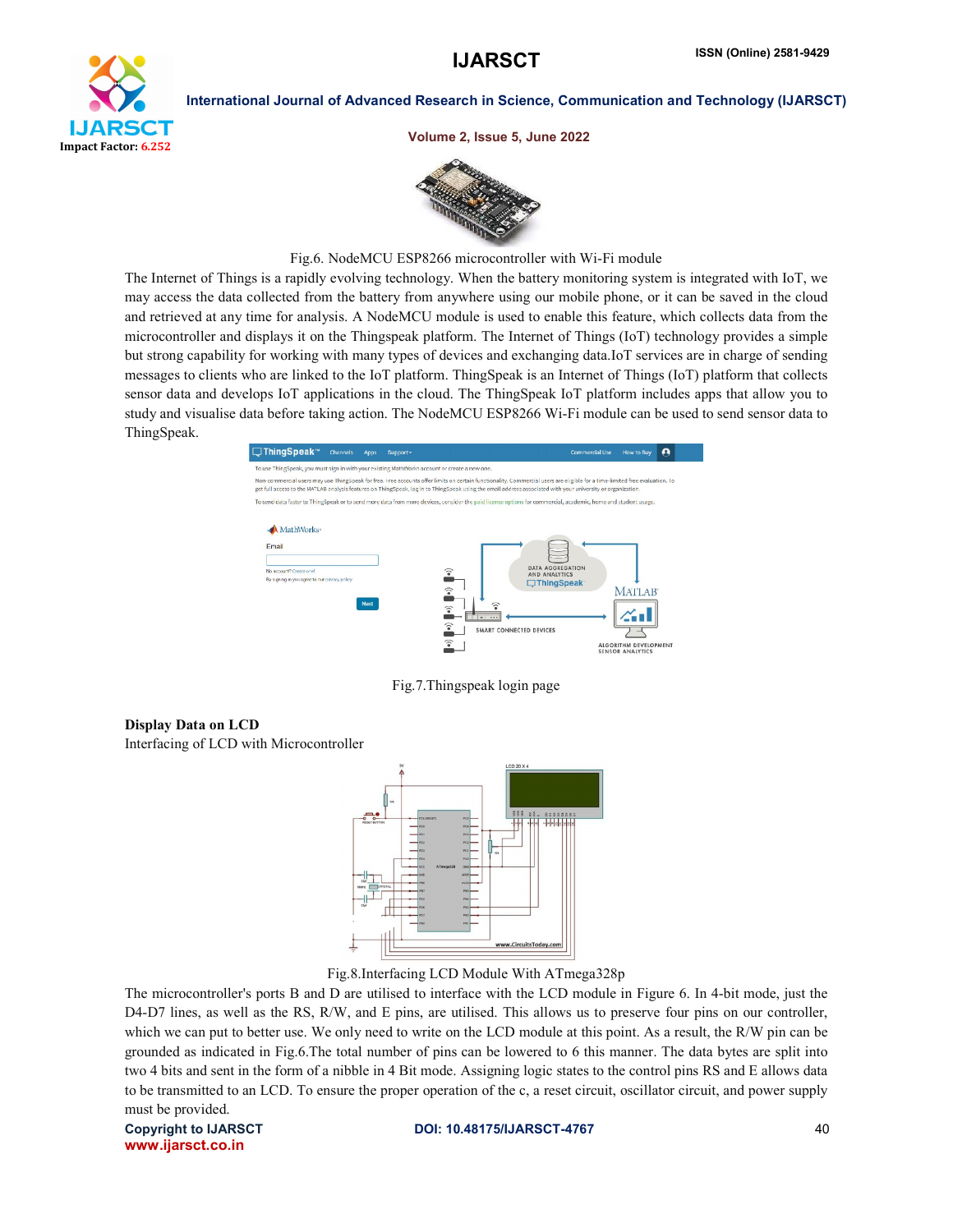

### Volume 2, Issue 5, June 2022







Fig.11.SOC Graph

### III. HARDWARE SETUP

A voltage divider circuit and a current sensor are used to detect voltage and current, respectively, in this work's proposed battery monitoring system. The ATmega328p Microcontroller is used to process the measured voltage and current. The data is sent to the Thingspeak platform through an ESP2866 Wi-Fi module, which allows for remote monitoring. The LCD also shows parameters like voltage, current, and temperature.



Fig.12.Hardware Setup for Battery Monitoring System

www.ijarsct.co.in

Copyright to IJARSCT **DOI: 10.48175/IJARSCT-4767** 41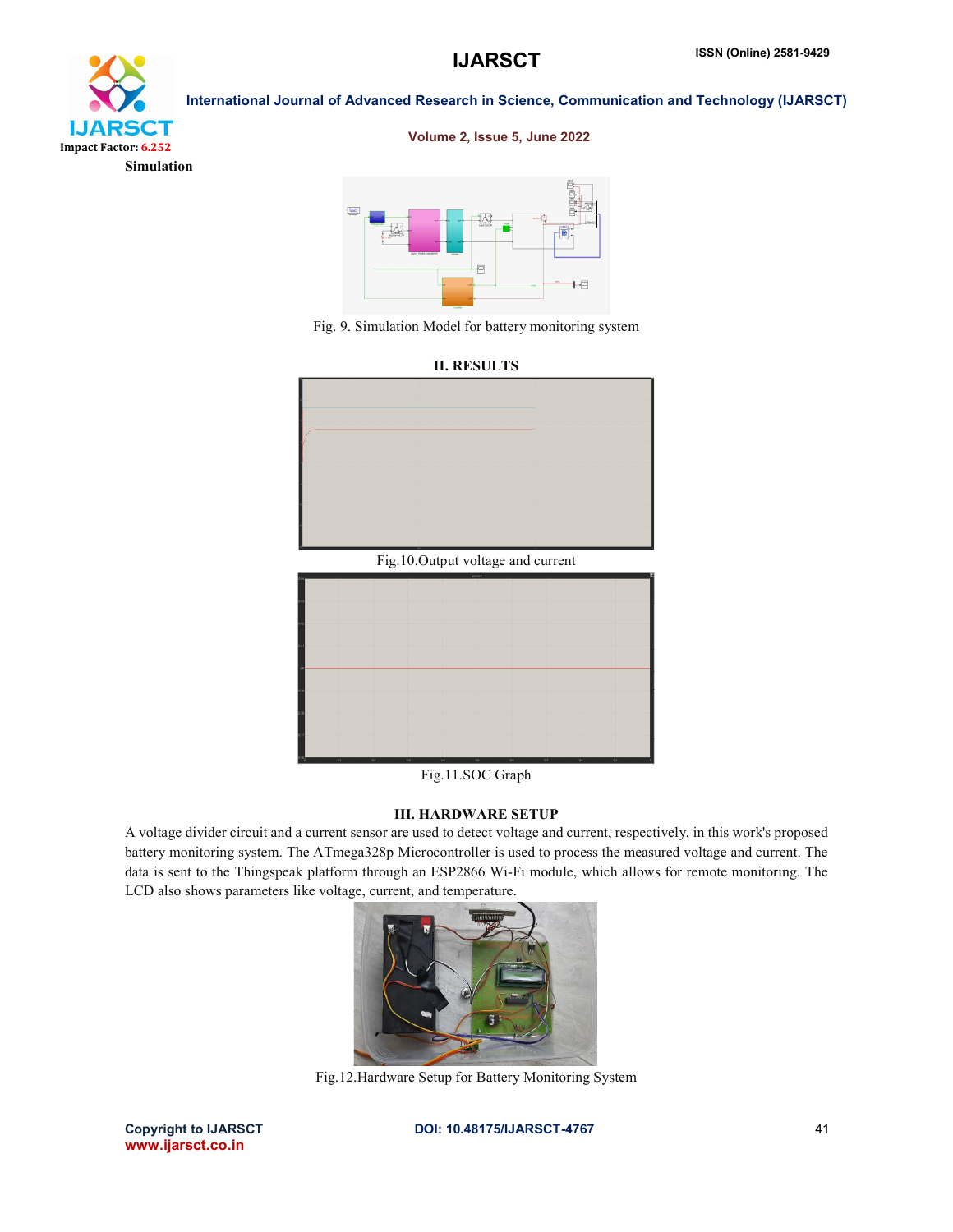

### Volume 2, Issue 5, June 2022

Results

Following fig.13 showing the battery parameters such as voltage, temperature and SOC on Thingspeak platform.



Fig.13.Battery parameters on Thingspeak platform

Following fig.14 showing the battery parameters such as voltage, current and temperature and power consumption on LCD display.



Fig.14.Battery parameters on LCD Display

# IV. FUTURE SCOPE

To display this data, the aforesaid architecture can be coupled with mobile phones. With the help of the Wi-Fi module, we can transfer data to the Thingspeak platform. Even from remote regions, data can be collected and seen. This prototype might also be used to create a multi-battery monitoring system.

# V. CONCLUSION

To display this data, the aforesaid architecture can be coupled with mobile phones. With the help of the Wi-Fi module, we can transfer data to the Thingspeak platform. Even from remote regions, data can be collected and seen. This prototype might also be used to create a multi-battery monitoring system. The battery's basic parameters aid in the monitoring of the battery's condition. The integration of cloud and IoT into the Battery Monitoring System will aid in data analysis. Modifications can be made to the system to improve its functions. The solution, which runs on the Thingspeak platform, can be used in smartphones to assist users keep track of their battery life.

# **REFERENCES**

- [1]. Mohd Helmy Abd Wahab,1,5, Nur Imanina Mohamad Anuar1 , Radzi Ambar1 , Aslina Baharum2 , Shanoor Shanta1 , Mohd Suffian Sulaiman3 , Shukor Sanim Mohd Fauzi3 , Hafizul Fahri Hanafi4, "IoT-Based Battery Monitoring System for Electric Vehicle", nternational Journal of Engineering & Technology, 7 (4.31) (2018) 505-510
- [2]. Mohammad Asaad1, Furkan Ahmad1 , Mohammad Saad Alam1 , Yasser Rafat2, "IoT enabled Electric Vehicles Battery Monitoring System", 1Department of Electrical Engineering, Aligarh Muslim University, India.
- [3]. Gayathri M. S., Ravishankar A. N., Kumaravel S., and Ashok S., "Battery Condition Prognostic System using IoT in Smart Microgrids", Department of Electrical Engineering National Institute of Technology Calicut, Kerala, India – 673601.
- [4]. Xu Jun, Liu Zhou, "Lithium Battery Remote Monitoring System for Vehicle Mounted", College of automation, Harbin University of Science and Technology, Harbin 150080, China.

www.ijarsct.co.in